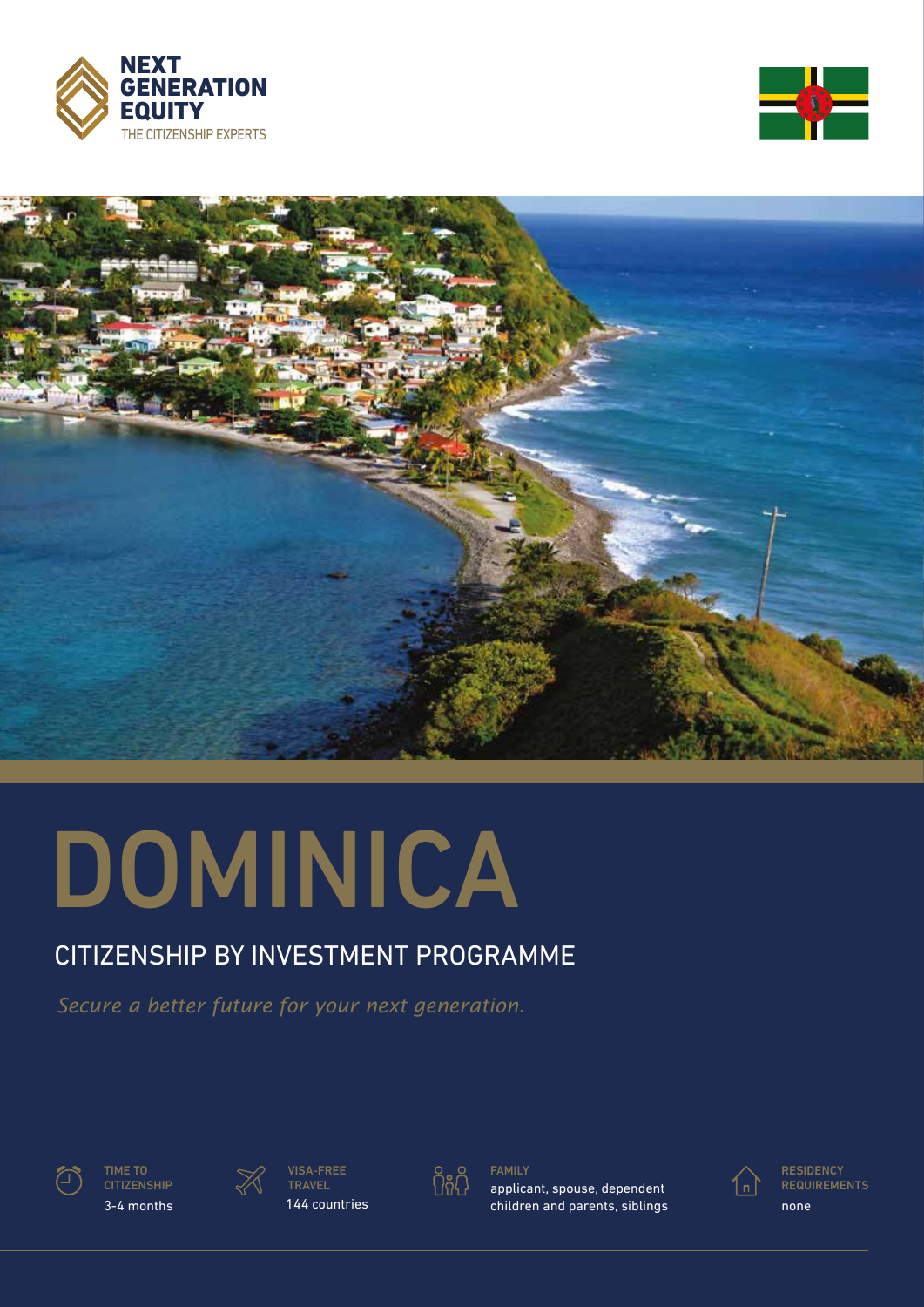

## ABOUT DOMINICA

In 1993, the Commonwealth of Dominica introduced its citizenship-by-investment programme to encourage foreign investment and significantly expand business opportunities. The programme enables applicants to obtain Dominican citizenship within 3-4 months.

Known as "The Nature Island of the Caribbean" due to its lush scenery, Dominica is famous for its tropical climate, wildlife, breathtaking rivers and waterfalls.



# WHY DOMINICA

## TRAVEL WITH EASE

As a citizen of Dominica, you gain visa-free access to over 144 countries, including all Schengen States, the United Kingdom and most British Commonwealth member countries, making the Dominican citizenship an extremely attractive choice.

Furthermore, obtaining foreign visas will be a very smooth and easy process with your Dominican passport.

## TAKE ADVANTAGE OF NEW BUSINESS **OPPORTUNITIES**

Dominican passport holders benefit from an attractive tax regime: no wealth, gift, inheritance, foreign income or capital gains tax, as well as no personal income tax. You will also have access to generous incentive packages, including corporate tax incentives, full exemption from import duties, tax relief benefits and export allowances.

Furthermore, the Dominican currency is fixed to USD and there is no restriction on the repatriation of profits and imported capital. The country also offers duty-free trading throughout the Caribbean.

## SECURE YOUR FAMILY'S FUTURE

The programme allows your spouse, dependent children (up to the age of 25), dependent parents (over the age of 55) and siblings to apply to obtain their Dominican passports along with you.

Dominica does not require you or your family to visit the country in order to obtain your citizenship, or reside there to maintain the citizenship status. The country also allows dual citizenships which means that there is no need to renounce your original nationality.









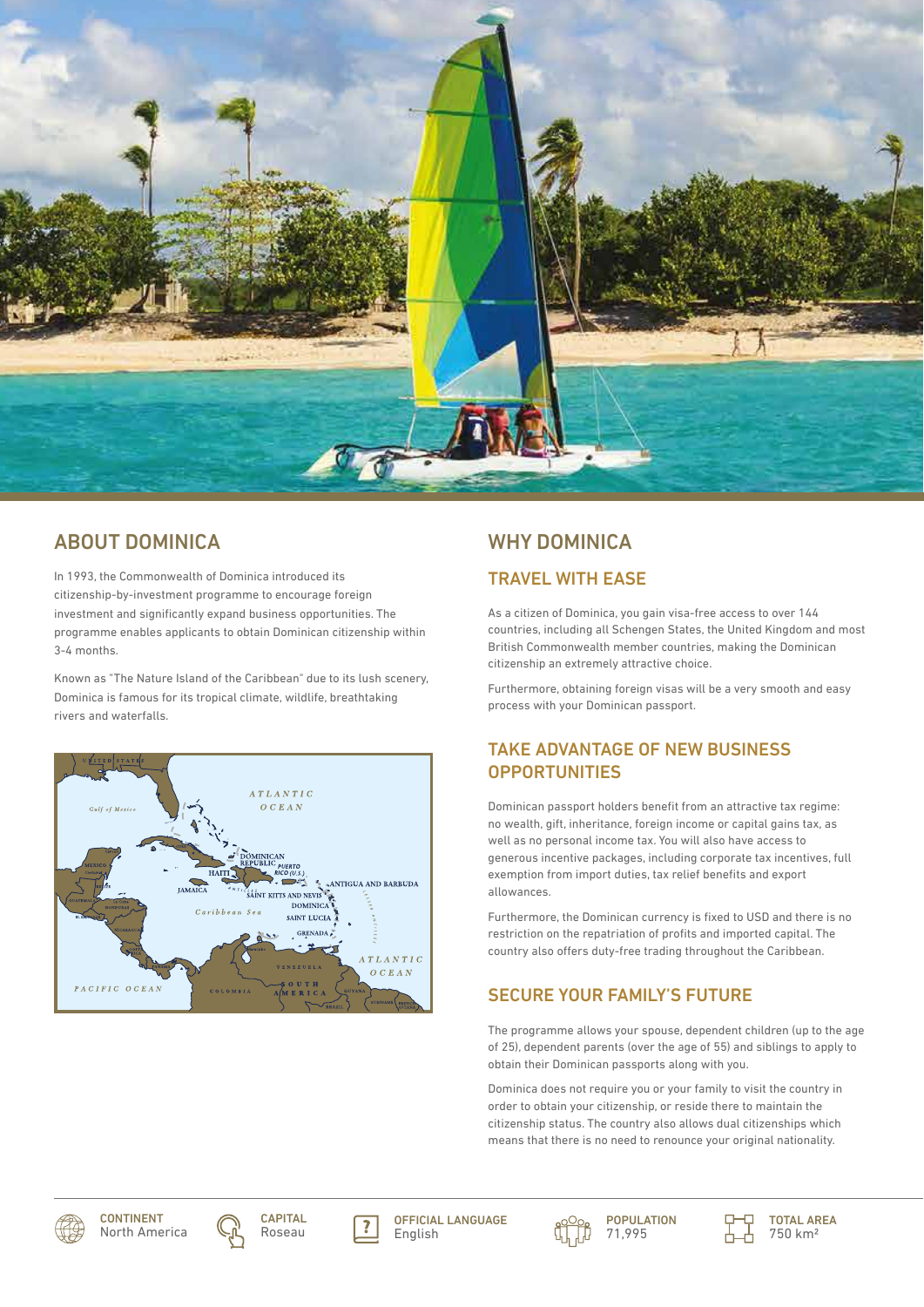

## INVESTMENT OPTIONS

There are 2 investment options which serve as a qualifier for the application to the Dominican citizenship-by-investment programme:

## **OPTION 1**

#### **Economic Diversification Fund (EDF) Contribution**

- Main applicant: **USD 100,000.**
- Main applicant and spouse: **USD 150,000.**
- Main applicant, spouse and 2 qualifying dependants (excluding siblings): **USD 175,000.**
- Dependent siblings (between 18-25 years): **USD 50,000.**
- Each additional dependant: **USD 25,000.**

(Contribution is non-refundable).

## **OPTION 2**

**Real Estate Investment**

Minimum investment in an approved real estate project: **USD 220,000.** 

(Property must be held for a period of 5 years).

**Additional government fees apply.**

## PROCESS AND TIMELINE

| Month 1<br>Preparation                    | Sign a retainer agreement for Next Generation Equity<br>to act as your legal advisor for the citizenship<br>application and legal process. |
|-------------------------------------------|--------------------------------------------------------------------------------------------------------------------------------------------|
|                                           | Prepare required documentation.                                                                                                            |
|                                           | Payment of government, due diligence and citizenship<br>application and legal fees.                                                        |
|                                           | Submit citizenship application.                                                                                                            |
| Month $2-3$<br>Citizenship<br>application | Government due diligence process.<br>Citizenship approval is issued.                                                                       |
| Month 4<br>Receive                        | Upon receiving your citizenship approval, you can                                                                                          |
|                                           | continue with your selected investment option:                                                                                             |
| Dominican<br>citizenship                  | Make the Economic Diversification Fund (EDF)<br>the government.                                                                            |
|                                           | Proceed with the complete purchase of real<br>$\bullet$<br>estate. The payment will be made directly to the<br>developer's escrow account. |
|                                           | Take Oath of Allegiance.                                                                                                                   |
|                                           | contribution. The payment will be made directly to<br>Citizenship Certificate of Naturalisation is issued.                                 |

**\*** The time estimated to receive the citizenship approval is based on the government's due diligence processing time and may vary.